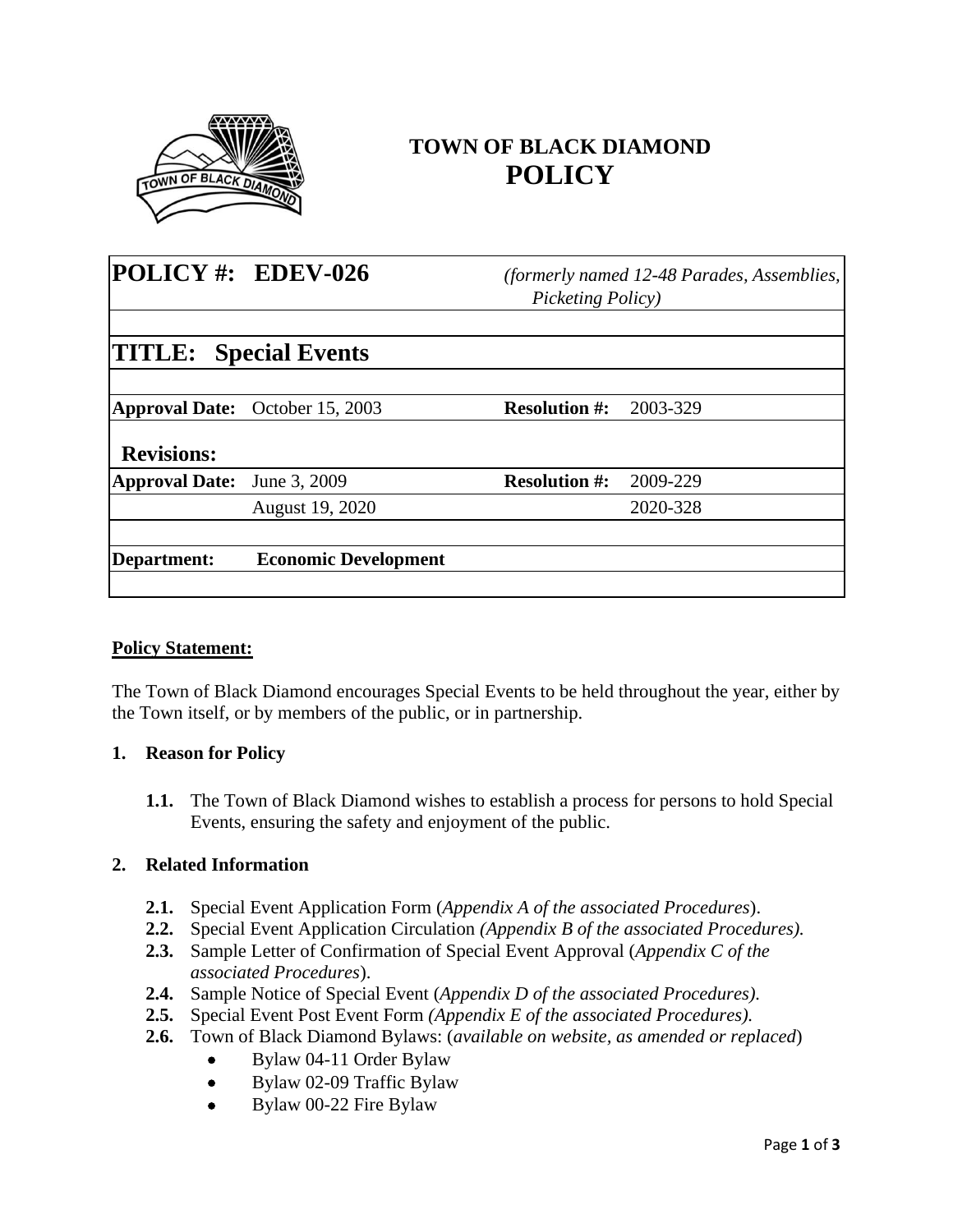

Special Events Policy EDEV-026

- Bylaw 18-08 Smoking and Vaping Bylaw
- Bylaw 16-03 Parks Bylaw
- Bylaw 09-18 Business License Bylaw
- Bylaw 85-10 Noise Control Bylaw
- **2.7.** Provincial Legislation that *may* be applicable:
	- Gaming, Liquor and Cannabis Act

## **3. Definitions**

- **3.1.** "*Applicant*" means for the purpose of this policy, any person, corporation, not-forprofit, society, or group of people responsible for coordinating a Special Event from start to finish, including submission of applications and post event reporting.
- **3.2.** "*Chief Administrative Officer" or "CAO"* means the person appointed to the position by the Council of the Town of Black Diamond to carry out the power, duties and functions of the CAO. It may also mean a person appointed to this position on an interim basis, or a person to whom the CAO has delegated their authorities to, in accordance with the Town of Black Diamond Chief Administrative Officer Bylaw.
- **3.3.** *"Private Event"* means any event that is of a personal nature, where attendance is by invitation only. Such events may include, but are not limited to; weddings, birthday parties, baby showers, family reunions or block parties. A Private Event that restricts typical access to Public Lands is considered a Special Event.
- **3.4.** *"Public Lands"* means any Town-owned and operated property, including but not limited to; facilities, parks, streets, sidewalks and boulevards located in the Town of Black Diamond.
- **3.5.** "*Special Event*" means any gathering of people for the purpose of celebration, festivals, sharing information or resources, special interests or other like events, which may include, but are not limited to:
	- parades
	- festivals (Canada Day, Light Up Black Diamond)
	- car shows
	- sports events (triathlons, marathons, bike races)
	- Private Events
	- fundraising events
- **3.6.** "*Town*" means the municipal corporation of the Town of Black Diamond.

**3.7.** *"Town Council"* means the duly elected Council for the Town of Black Diamond.

#### **4. Responsibilities**

- **4.1.** Town Council is to:
	- **4.1.1.** Approve by resolution this policy and any amendments.
	- **4.1.2.** Consider the allocation of resources for successful implementation of this policy in the annual budget process.
	- **4.1.3.** Ensure all policies conform to the overall mission, goals and values as set out in the Town's Strategic Plan.